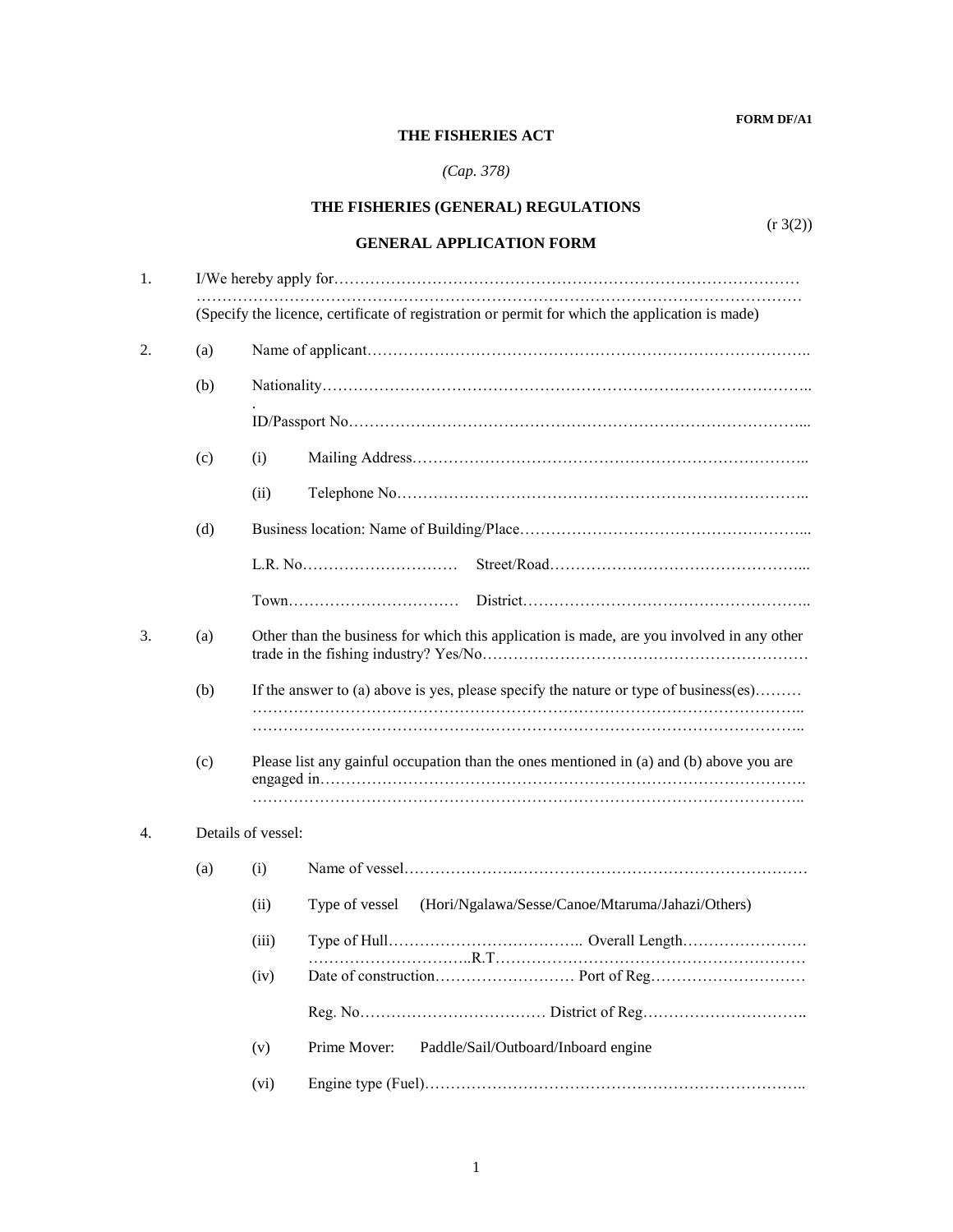|    |             | (vii)  |                                                      |                                                                                   |                              |
|----|-------------|--------|------------------------------------------------------|-----------------------------------------------------------------------------------|------------------------------|
|    |             | (viii) |                                                      |                                                                                   |                              |
|    |             |        |                                                      | *Delete whichever is inapplicable.                                                |                              |
|    | (b)         | (i)    |                                                      | Will the boat be exclusively used by you or it will be shared by other licensed   |                              |
|    |             | (ii)   |                                                      | If the boat will be shared with other licensed fishermen, please state the number |                              |
|    | (c)         |        | Details of crew:                                     |                                                                                   |                              |
|    |             | (i)    |                                                      |                                                                                   |                              |
|    |             | (ii)   |                                                      |                                                                                   |                              |
|    |             | (iii)  |                                                      |                                                                                   |                              |
|    |             | (iv)   |                                                      |                                                                                   |                              |
|    |             | (v)    |                                                      |                                                                                   |                              |
| 5. |             |        | Details to be supplied by Corporate Body Applicants: |                                                                                   |                              |
|    | (a)         | (i)    |                                                      |                                                                                   |                              |
|    |             | (ii)   | (Please attach copy)                                 | Number of Certificate of Incorporation or Registration of Business                |                              |
|    | (b)         | State: | (i)                                                  |                                                                                   |                              |
|    |             |        | (ii)                                                 |                                                                                   |                              |
|    | <b>NAME</b> |        | NATIONALITY/<br><b>CITIZENSHIP</b>                   | PASSPORT/ID No.                                                                   | No. OF SHARES<br><b>HELD</b> |
|    |             |        |                                                      |                                                                                   |                              |
|    |             |        |                                                      |                                                                                   |                              |